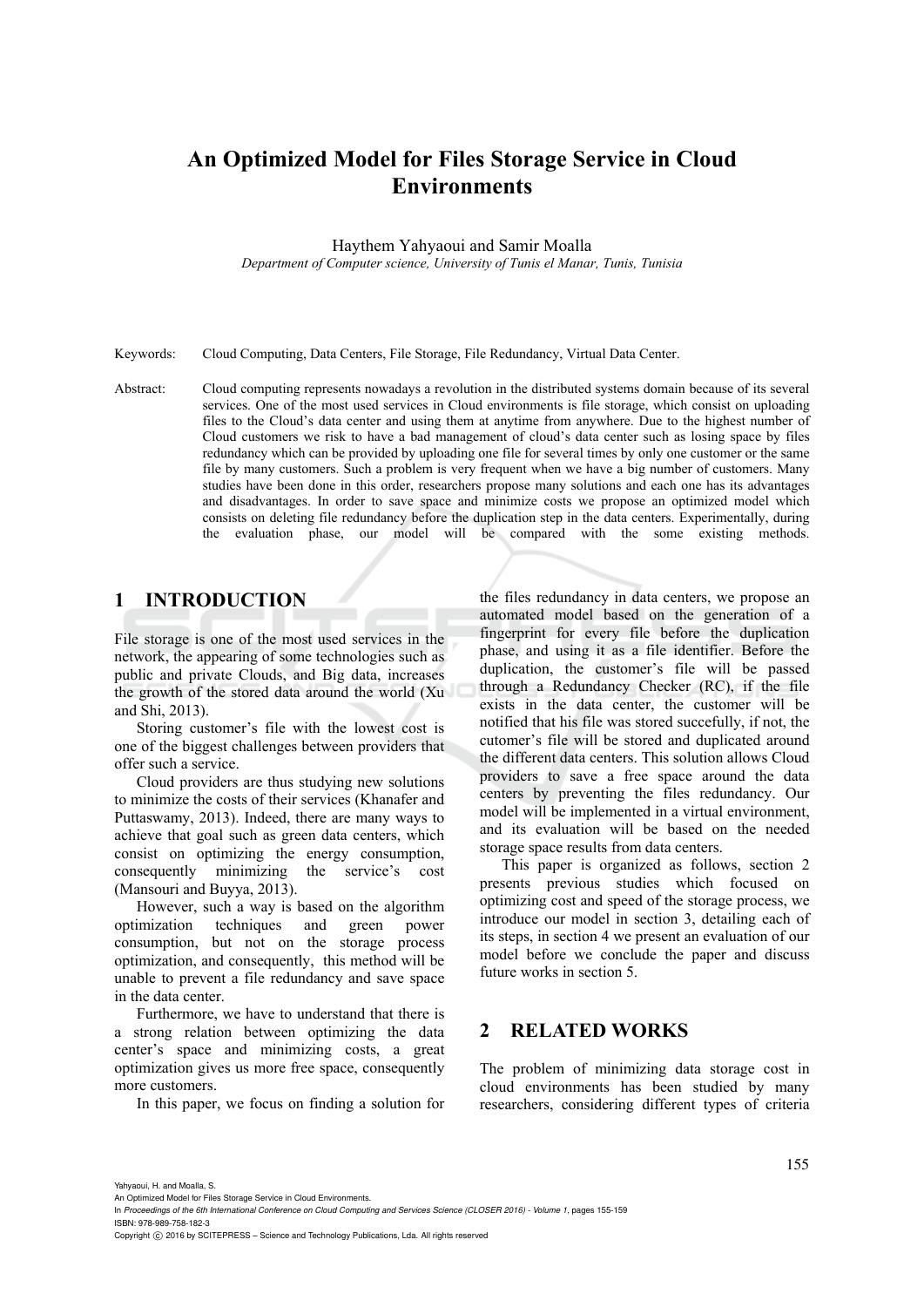such as files security, availability of the storage service (Bo and Hong, 2015), etc. In the following sub part, we present some studies about customer files management in clouds.

### **2.1 Current Techniques**

The availability of the customer files is the constraint that should be respected, to consider such a constraint, Google File System (GFS) duplicate customer's data around multiple data centers in order to make them available from any place (Unuvar and Tantawi, 2015), besides if one of the data centers breaks down, the others will ensure the performance, including scalability, reliability, and the availability of the stored files.

Currently, Google is using multiple GFS clusters, the largest ones have about 1000 storage nodes, and about 300TB of storage space (Feng and Meng, 2012).

In the case of Hadoop Distributed File System (HDFS), the customer's file is broken up into 64 MB chunks, every chunk is replicated for three times around the data centers (Kulkarni and Tracey, 2004).

Amazon Simple Storage Service (S3) makes some snapshots to every data center in order to ensure availability and security of customer's file (Ramgovind and Smith, 2010).

### **2.2 Limitations of Current Techniques**

We studied above the most used techniques in the term of file storage systems, such as GFS, HDFS and S3, the providers of these techniques are the dominants of the field of Cloud environments and they have the biggest number of customers.

What we can distinguish from these methods is that they have some common problems. In fact, if there is a files redundancy in a data center used by one of these providers, all of these methods will be unable to prevent it and to save the storage space, consequently, these methods have a limitation in term of files management around the data centers.

### **3 PROPOSED MODEL**

#### **3.1 Problem Statement**

Actually, the problem of files redundancy before the duplication phase in Cloud environments is one of the critical problems for providers, because it represents a loss of storage space, this problem is

due to the increase of the number of customers around the world, and the popularity of the storage service.



Figure 1: File Redundancy.

Figure 1 represents the redundant files in a data center caused by different customers before the duplication, we can distinguish that many users can upload the same file to the Data Center (DC), and consequently this scenario represents loss that can be accumulated after the duplication.

Precisely, the duplication of a redundant file represents a loss of storage space that can be calculated by the following formula:

$$
L = S \times N \times M \tag{1}
$$

The equation (1) represents the loss of the storage space in the case of duplicating a redundant file:

- *S*: the size of the redundant file.
	- *N*: number of the redundancy.
- M: number of data centers used for the duplication.

The optimal case here is to delete all the redundant files before the duplication phase:

$$
OC = M \tag{2}
$$

The equation (2) represents the Optimal Case (OC), which is the duplication of only one file from all the redundant files, and delete all the others.

In fact, the duplication phase insures the performance, scalability, reliability, and the availability of the stored files. Indeed, the availability and security of the customer's file are constraints that should be taken into consideration by Cloud providers, consequently, all the solution in our context should respect these constraints.

#### **3.2 Proposed Solution**

Firstly, we have to mention that our solution will take the place just before the duplication process,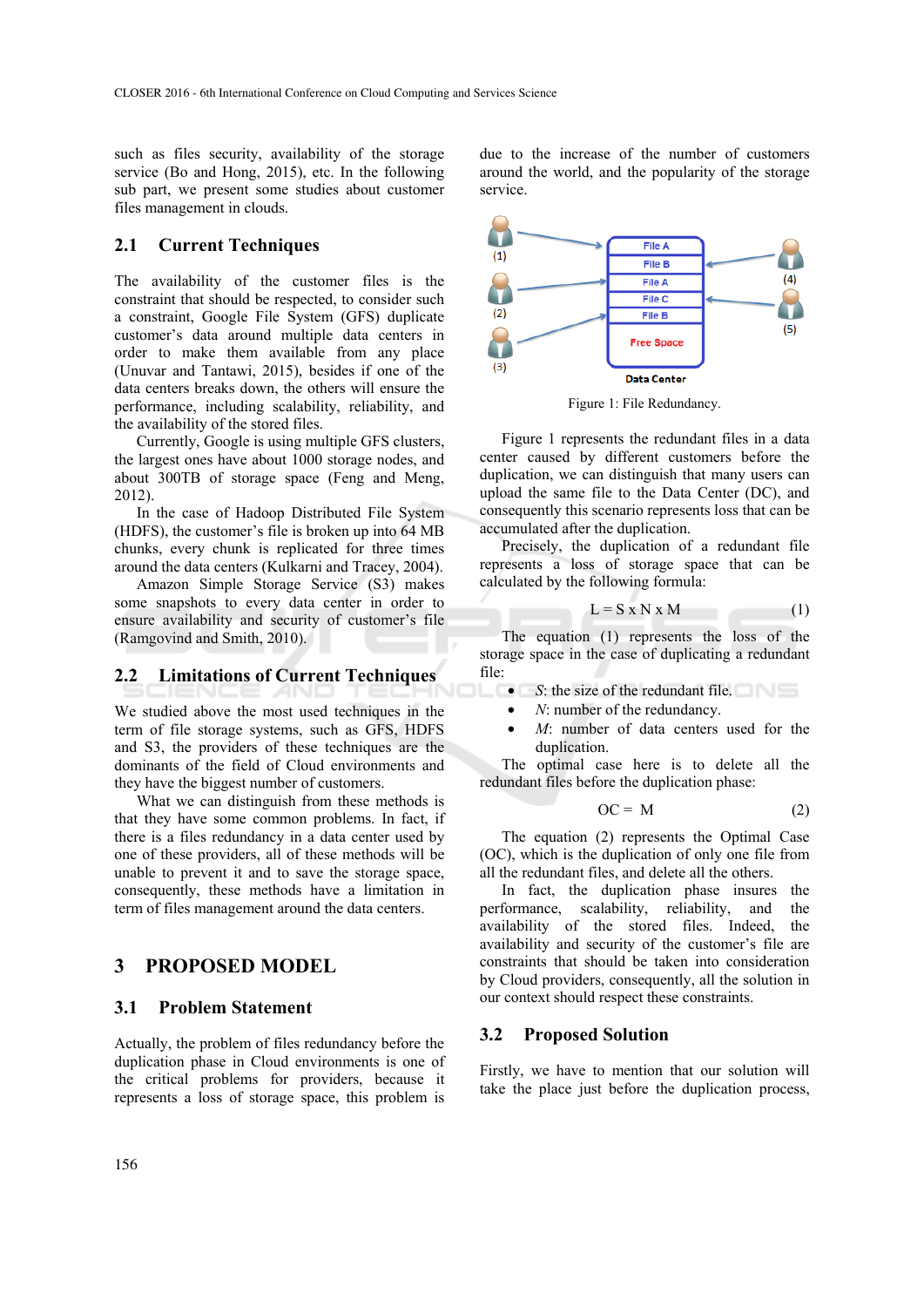because if it takes place after, it can ignore the constraints of the security and the availability.

To obtain the optimal storage space in data centers, we have to reject the file to store if it is available in the data centers, in this order we have to add a Redundancy Checker (RC) module.



Figure 2: File Storage Steps.

Figure 2 represents the addition of an RC, which consists on comparing the customer's file with the existing stored files, the comparison is based on the File's Fingerprint (FFP), if there is a redundancy, the RC module will react by deleting the file in question.

To make our solution more efficient, we will calculate the FFP twice with different hash functions. We have to mention that the FFP comparison step will be executed only if the files to compare have the same size.

Here is the algorithm of the redundancy checker:

| <b>Algorithm 1: RC</b> Algorithm                                                                                                 |  |  |  |  |  |  |
|----------------------------------------------------------------------------------------------------------------------------------|--|--|--|--|--|--|
| input: fileA, fileB                                                                                                              |  |  |  |  |  |  |
| <b>output:</b> redundancy= true OR redundancy= false                                                                             |  |  |  |  |  |  |
| 1 sizeA $\leftarrow$ size(fileA);<br>$2 \text{ sizeB} \leftarrow \text{size}(\text{fileB});$<br>3 redundancy $\leftarrow$ false; |  |  |  |  |  |  |
| 4 if size $A = sizeB$                                                                                                            |  |  |  |  |  |  |
| Then                                                                                                                             |  |  |  |  |  |  |
| SHA1 $A \leftarrow$ SHA1(fileA);<br>5                                                                                            |  |  |  |  |  |  |
| 6<br>SHA1 B ← SHA1(fileB);                                                                                                       |  |  |  |  |  |  |
| 7<br>If $SHA1$ $A==$ $SHA1$ $B$                                                                                                  |  |  |  |  |  |  |
| Then                                                                                                                             |  |  |  |  |  |  |
| 8<br>MD5 $A \leftarrow MD5$ (fileA);                                                                                             |  |  |  |  |  |  |
| MD5 $B \leftarrow MD5$ (fileB);<br>9                                                                                             |  |  |  |  |  |  |
|                                                                                                                                  |  |  |  |  |  |  |

| 10            | If MD5 $A == MD5$ B            |
|---------------|--------------------------------|
|               | Then                           |
| 11            | Redundancy $\leftarrow$ true;  |
|               | Else                           |
| 12            | Redundancy $\leftarrow$ false; |
| 13            | End                            |
| 14            | End                            |
| <b>15 End</b> |                                |

Algorithm 1 describes all the steps realized by our RC, the FFP is calculated twice using SHA1 and MD5 hash functions.

In the case when a same file is stored twice but with different names, our model will leave just one file and link it with the two names using a Virtual Data Center (VDC), a such action will also be executed in the case of n same files with n different names.

Cloud environments are also characterized by the transparency, every customer should feel that he is alone in the platform, for that order we have to add a VDC module.



Figure 3: Virtual Data Center.

Figure 3 represents the VDC and also the data center after the redundancy checker step.

To summarize and clarify our solution we have to present it by figure 4:



Figure 4: Proposed Solution.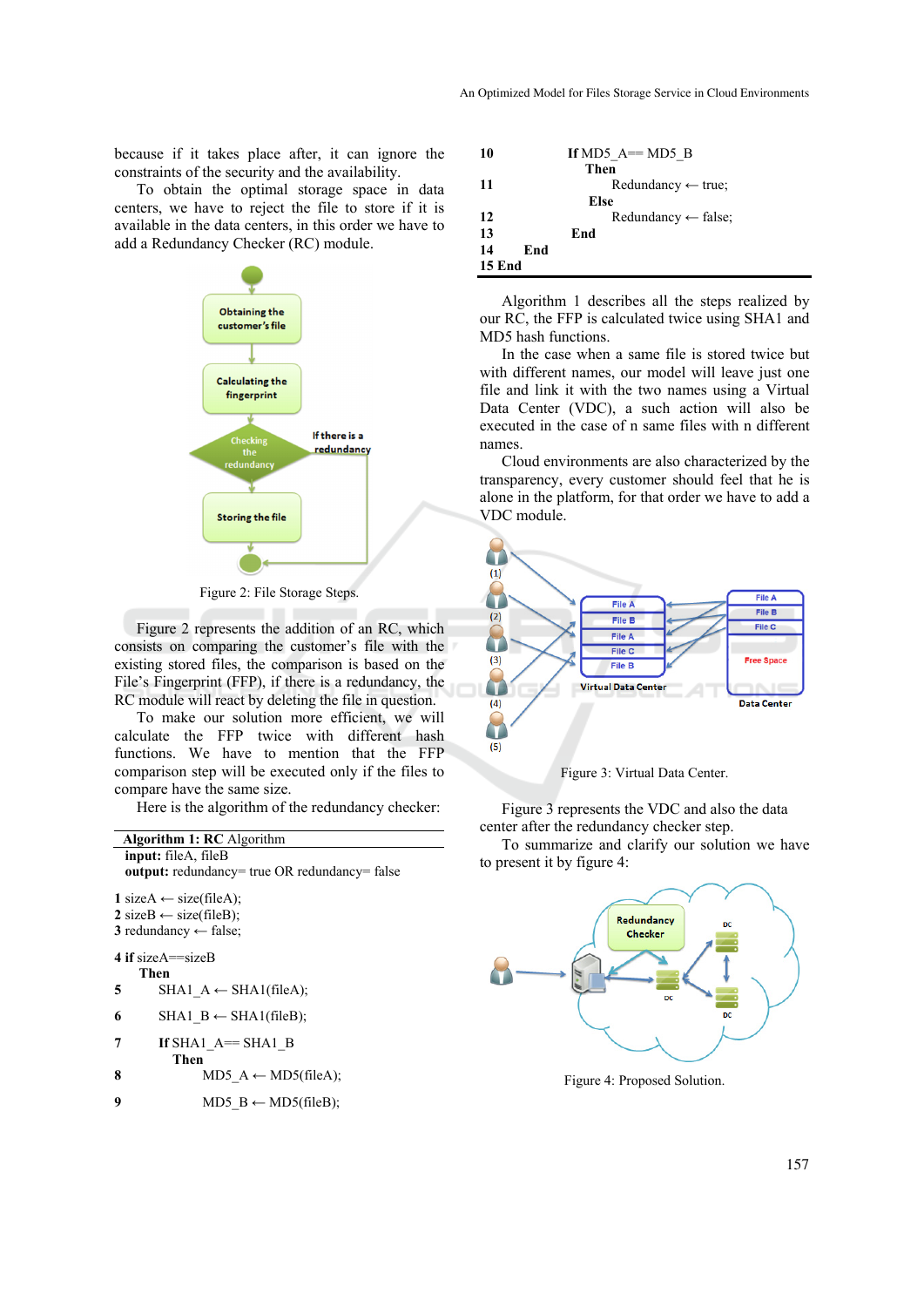Figure 4 represents the scenario when our customer sends his file to the cloud platform, in this case, the RC will intervene and make the decision to store or to delete the file in question.

# **4 EVALUATION**

During this phase, we will use a set of files in our experimental tests. The evaluation will be based on the performance of our model compared to the GFS model.

The comparison will be based on the calculation of the loss space obtained from each model, also we have to mention that we will vary the values of S, N and M in the order to obtain different results.

Starting by the calculation of the storage space needed using GFS method and our proposed method (MHY):

Table 1: Obtained results by the variation of N.

| Tests |                 | М | <b>GFS</b> | <b>MHY</b> |
|-------|-----------------|---|------------|------------|
|       | 1GB             |   |            |            |
|       | 1GB             |   | 12         |            |
|       | 1 <sub>GB</sub> |   | 16         |            |

Table 1 presents the obtained results from GFS and MHY by the variation of the number of redundancy, to facilitate this phase, we fixed the size of files to 1GB.



Figure 5: Results by the variation of N.

Figure 5 represents the obtained results from GFS and MHY by the variation of the number of redundancy, what we can conclude from this figure is that the space needed is proportional to N when we use the GFS method, but in the case of MHY it remains constant.

Table 2: Obtained results by the variation of M.

| Tests |     | M | <b>GFS</b> | <b>MHY</b> |
|-------|-----|---|------------|------------|
|       | 1GB |   |            |            |
|       | 1GB |   | 10         |            |
|       | 1GB |   | 12         |            |

Table 2 presents the obtained results from GFS and MHY by the variation of the number of data centers used for the duplication.



Figure 6: Results by the variation of M.

Figure 6 represents the obtained results from GFS and MHY by the variation of the number of the data centers used for duplication, what we can conclude from this figure is that increasing the number of data centers M, improves the availability of the files but in the case of GFS it also increases the loss space.

# **5 CONCLUSIONS**

In this paper, we presented an optimized model for file storage service in Cloud environments in order to save storage space and minimize the storage's cost. Our model is based on the addition of an RC, which consist on checking if there is a redundant file in the data center just before the duplication. We evaluated our model by comparing the obtained results of the space needed to save a file to that obtained by using the Google File System (GFS) method and we found that our method is more efficient in term of saving storage space in the data centers.

We proved that a great management of the stored files in the data center can minimize the service's cost and also make the difference between providers.

In term of future work, we will make some modifications for our model in order to make it in term of execution time, because if we test it with a